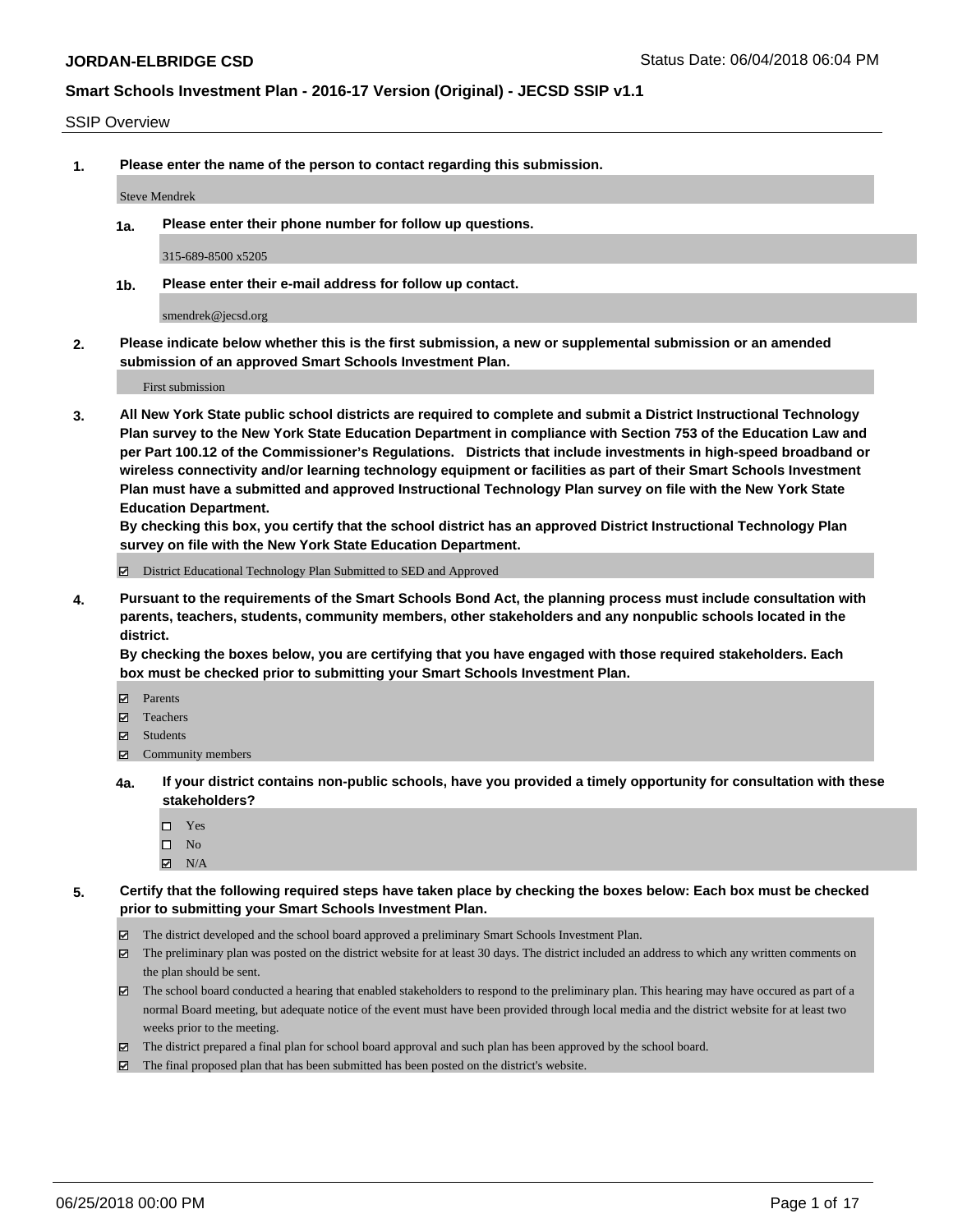SSIP Overview

**5a. Please upload the proposed Smart Schools Investment Plan (SSIP) that was posted on the district's website, along with any supporting materials. Note that this should be different than your recently submitted Educational Technology Survey. The Final SSIP, as approved by the School Board, should also be posted on the website and remain there during the course of the projects contained therein.**

preliminary investment plan r2.pdf

**5b. Enter the webpage address where the final Smart Schools Investment Plan is posted. The Plan should remain posted for the life of the included projects.**

http://www.jecsd.org/files/1991579/jecsd\_ssip\_v1\_final\_submitted\_062316.pdf

**6. Please enter an estimate of the total number of students and staff that will benefit from this Smart Schools Investment Plan based on the cumulative projects submitted to date.**

1,564

**7. An LEA/School District may partner with one or more other LEA/School Districts to form a consortium to pool Smart Schools Bond Act funds for a project that meets all other Smart School Bond Act requirements. Each school district participating in the consortium will need to file an approved Smart Schools Investment Plan for the project and submit a signed Memorandum of Understanding that sets forth the details of the consortium including the roles of each respective district.**

 $\Box$  The district plans to participate in a consortium to partner with other school district(s) to implement a Smart Schools project.

### **8. Please enter the name and 6-digit SED Code for each LEA/School District participating in the Consortium.**

| <b>Partner LEA/District</b> | <b>ISED BEDS Code</b> |
|-----------------------------|-----------------------|
| (No Response)               | (No Response)         |

### **9. Please upload a signed Memorandum of Understanding with all of the participating Consortium partners.**

(No Response)

#### **10. Your district's Smart Schools Bond Act Allocation is:**

\$1,387,107

**11.** Enter the budget sub-allocations by category that you are submitting for approval at this time. If you are not budgeting SSBA funds for a category, please enter 0 (zero.) If the value entered is \$0, you will not be required to complete that survey question.

|                                       | Sub-<br>Allocations |
|---------------------------------------|---------------------|
| School Connectivity                   | 749,790             |
| Connectivity Projects for Communities | $\mathbf 0$         |
| Classroom Technology                  | $\mathbf 0$         |
| Pre-Kindergarten Classrooms           | $\mathbf 0$         |
| Replace Transportable Classrooms      | $\mathbf 0$         |
| High-Tech Security Features           | 88,847              |
| Totals:                               | 838,637             |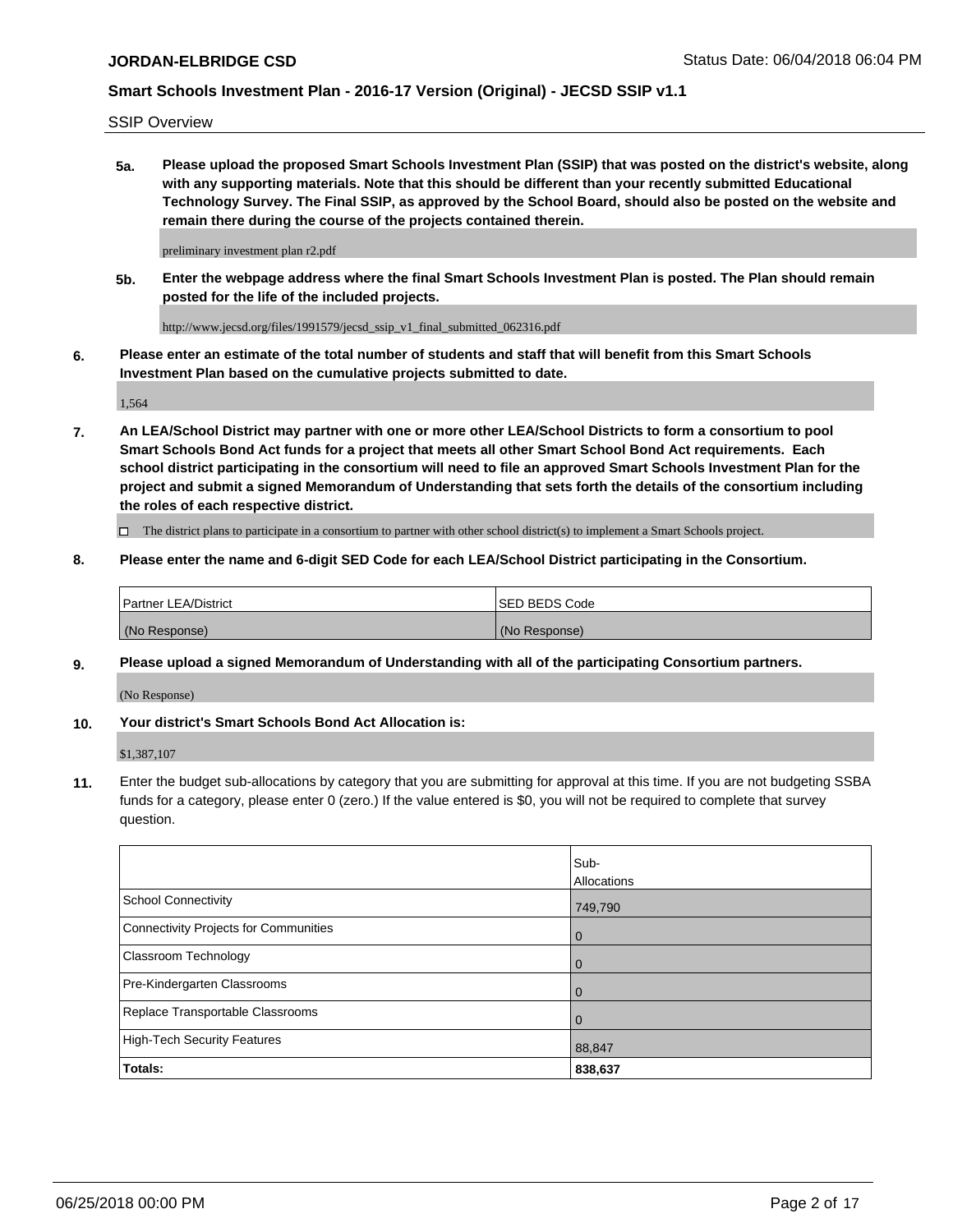School Connectivity

- **1. In order for students and faculty to receive the maximum benefit from the technology made available under the Smart Schools Bond Act, their school buildings must possess sufficient connectivity infrastructure to ensure that devices can be used during the school day. Smart Schools Investment Plans must demonstrate that:**
	- **• sufficient infrastructure that meets the Federal Communications Commission's 100 Mbps per 1,000 students standard currently exists in the buildings where new devices will be deployed, or**
	- **• is a planned use of a portion of Smart Schools Bond Act funds, or**
	- **• is under development through another funding source.**

**Smart Schools Bond Act funds used for technology infrastructure or classroom technology investments must increase the number of school buildings that meet or exceed the minimum speed standard of 100 Mbps per 1,000 students and staff within 12 months. This standard may be met on either a contracted 24/7 firm service or a "burstable" capability. If the standard is met under the burstable criteria, it must be:**

**1. Specifically codified in a service contract with a provider, and**

**2. Guaranteed to be available to all students and devices as needed, particularly during periods of high demand, such as computer-based testing (CBT) periods.**

**Please describe how your district already meets or is planning to meet this standard within 12 months of plan submission.**

The district currently has a 1 Gb connection to the internet through OCM BOCES - CNY Regioanl Information Center which exceeds this requirement.

- **1a. If a district believes that it will be impossible to meet this standard within 12 months, it may apply for a waiver of this requirement, as described on the Smart Schools website. The waiver must be filed and approved by SED prior to submitting this survey.**
	- $\Box$  By checking this box, you are certifying that the school district has an approved waiver of this requirement on file with the New York State Education Department.
- **2.** Connectivity Speed Calculator **(Required)**

|                         | l Number of<br><b>Students</b> | Multiply by<br>100 Kbps | Divide by 1000 Current Speed<br>to Convert to<br>Required<br>Speed in Mb | lin Mb | Expected<br>Speed to be<br>Attained Within Required<br>12 Months | Expected Date<br>When<br>Speed Will be<br>Met |
|-------------------------|--------------------------------|-------------------------|--------------------------------------------------------------------------|--------|------------------------------------------------------------------|-----------------------------------------------|
| <b>Calculated Speed</b> | 1,308                          | 130,800                 | 131                                                                      | 1000   | 1000                                                             | <b>DNA</b>                                    |

### **3. Describe how you intend to use Smart Schools Bond Act funds for high-speed broadband and/or wireless connectivity projects in school buildings.**

It the intention of the Jordan-Elbridge Central School District to use SSBA money to upgrade the internal network to support the increased number of devices being used to support instructional goals. The district plans to increase wireless density by installing a wireless access point in all instructional spaces currently without one. In addition, the fiber backbone will be upgraded to 10 Gb and new network switching equipment installed to support the wireless infrastructure as well as to provide a 1 Gb connection to all desktops. The plan includes power supplies and associated accessories to support 10 Gb network connectivity in the data closets as well as installation cost for fiber, Cat6 cabling, power outlets, wire mold, and wiring accessories.

**4. Describe the linkage between the district's District Instructional Technology Plan and the proposed projects. (There should be a link between your response to this question and your response to Question 1 in Part E. Curriculum and Instruction "What are the district's plans to use digital connectivity and technology to improve teaching and learning?)**

We believe that engagement and motivation are inherent when you present students with e-learning opportunities; we also believe that improved achievement cannot occur if these two prerequisites go unmet.

Thus, our Smart Schools project includes a proposal to install a 10 Gb fiber backbone as well as a proposal to increase the density of wireless access points, the end result of which will be enhanced support for the implementation of instructional technology in classrooms.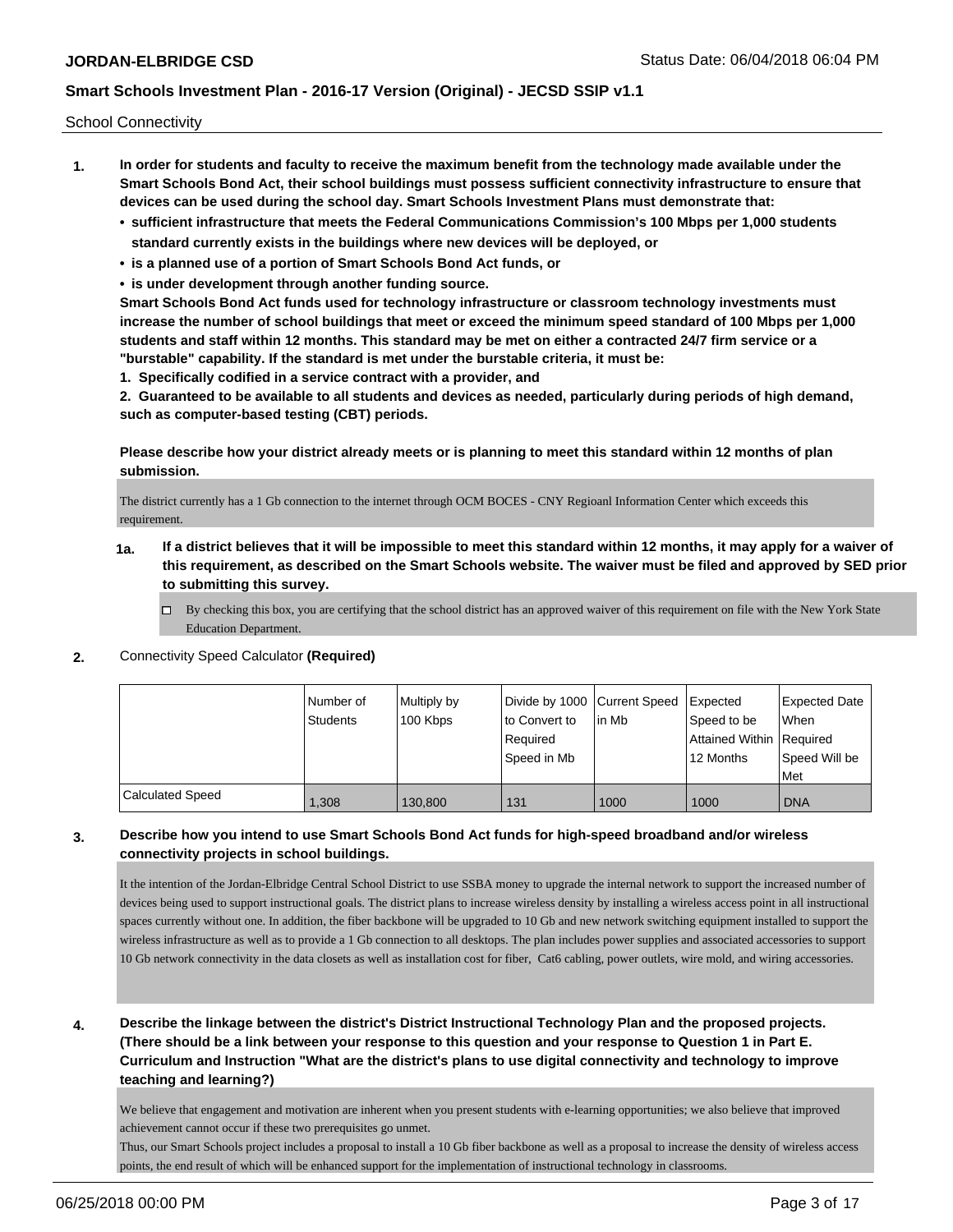School Connectivity

**5. If the district wishes to have students and staff access the Internet from wireless devices within the school building, or in close proximity to it, it must first ensure that it has a robust Wi-Fi network in place that has sufficient bandwidth to meet user demand.**

**Please describe how you have quantified this demand and how you plan to meet this demand.**

During the 2015-2016 school year, Jordan Elbridge Central School technology staff worked with CNYRIC planning staff and the engineers from the current network vendor to review all instructional spaces in the district. This team compared the number of students that could have a device with the spaces and prepared a plan to insure support of student learning. The proposed plan will install new wireless access points, new network switches, power supplies and associated accessories to support 10 Gb network connectivity. Currently, more than 50% of our wired connections are only 100 Mbps. The district will increase wireless density by over 60% by installing a wireless access point in every instructional room.

**6. As indicated on Page 5 of the guidance, the Office of Facilities Planning will have to conduct a preliminary review of all capital projects, including connectivity projects.**

**Please indicate on a separate row each project number given to you by the Office of Facilities Planning.**

| Project Number        |
|-----------------------|
| 42-05-01-06-7-999-001 |
| 42-05-01-06-7-999BA1  |

**7. Certain high-tech security and connectivity infrastructure projects may be eligible for an expedited review process as determined by the Office of Facilities Planning.**

**Was your project deemed eligible for streamlined review?**

No

**8. Include the name and license number of the architect or engineer of record.**

| Name         | License Number |
|--------------|----------------|
| James Oliver | 13795          |

**9.** If you are submitting an allocation for **School Connectivity** complete this table.

**Note that the calculated Total at the bottom of the table must equal the Total allocation for this category that you entered in the SSIP Overview overall budget.** 

|                                            | Sub-              |
|--------------------------------------------|-------------------|
|                                            | <b>Allocation</b> |
| Network/Access Costs                       | 283,381           |
| <b>Outside Plant Costs</b>                 | $\mathbf 0$       |
| School Internal Connections and Components | 280,420           |
| <b>Professional Services</b>               | 113,500           |
| Testing                                    | 40,404            |
| <b>Other Upfront Costs</b>                 | $\mathbf 0$       |
| <b>Other Costs</b>                         | 32,085            |
| Totals:                                    | 749,790           |

**10. Please detail the type, quantity, per unit cost and total cost of the eligible items under each sub-category. This is especially important for any expenditures listed under the "Other" category. All expenditures must be eligible for tax-exempt financing to be reimbursed through the SSBA. Sufficient detail must be provided so that we can verify**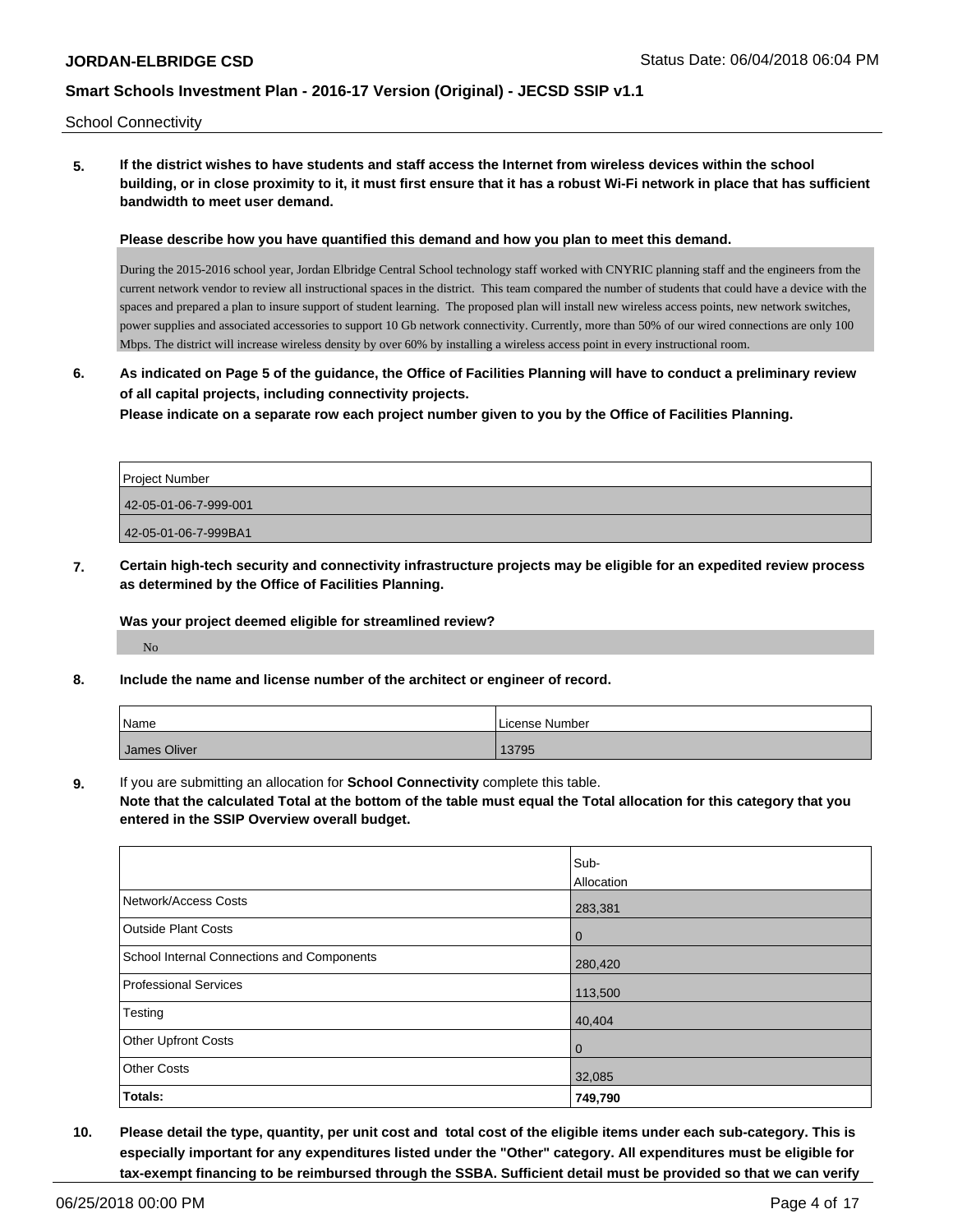School Connectivity

**this is the case. If you have any questions, please contact us directly through smartschools@nysed.gov. NOTE: Wireless Access Points should be included in this category, not under Classroom Educational Technology, except those that will be loaned/purchased for nonpublic schools.**

| Select the allowable expenditure<br>type.<br>Repeat to add another item under<br>each type.   | Item to be purchased                                                          | Quantity       | Cost per Item | <b>Total Cost</b> |
|-----------------------------------------------------------------------------------------------|-------------------------------------------------------------------------------|----------------|---------------|-------------------|
| <b>Network/Access Costs</b>                                                                   | Catalyst 4500-X 24 Port 10G IP Base,<br>Front-to-Back, No P/S                 | $\mathbf{1}$   | 10,668        | 10,668            |
| Network/Access Costs                                                                          | Catalyst 4500-X 16 Port 10G IP Base,<br>Front-to-Back, No P/S                 | $\mathbf{1}$   | 8,535         | 8,535             |
| <b>Network/Access Costs</b>                                                                   | Catalyst 4500X 750W AC front to back<br>cooling power supply                  | $\overline{4}$ | 1,067         | 4,268             |
| <b>Connections/Components</b>                                                                 | 10GBASE-LR SFP Module,<br>Enterprise-Class SFP-10G-LR-S=                      | $\overline{2}$ | 1,016         | 2,032             |
| <b>Connections/Components</b>                                                                 | 10GBASE-LR-SFP Module SFP-10G-<br>$LRM =$                                     | 62             | 560           | 34,720            |
| <b>Connections/Components</b>                                                                 | 3M 40/100Gb MMF 50/125 OM4 Fiber<br><b>Optic Cable</b>                        | 62             | 12            | 744               |
| <b>Connections/Components</b>                                                                 | Cisco SFP+ 3.3' Twinaxial Cable                                               | $\overline{4}$ | 60            | 240               |
| <b>Network/Access Costs</b>                                                                   | Cisco Catalyst 2960X-48FPS-L Switch                                           | 44             | 4,100         | 180,400           |
| <b>Connections/Components</b>                                                                 | Cisco Catalyst 2960-X Flexstack-Plus<br><b>Stack Module</b>                   | 40             | 610           | 24,400            |
| <b>Connections/Components</b>                                                                 | Flexstack-Plus Stacking Cable 1M                                              | 12             | 102           | 1,224             |
| <b>Network/Access Costs</b>                                                                   | APC Smart-UPS X 1500VA<br>Rack/Tower LCD 120V with Network<br>Card            | 10             | 820           | 8,200             |
| <b>Network/Access Costs</b>                                                                   | APC Smart-UPS X 3000VA<br>Rack/Tower LCD 100-127V with<br><b>Network Card</b> | 5              | 1,650         | 8,250             |
| <b>Network/Access Costs</b>                                                                   | APC Smart-UPS X 120V External<br><b>Battery Pack</b>                          | 4              | 700           | 2,800             |
| <b>Network/Access Costs</b>                                                                   | APC Temperature & Humidity Sensor                                             | 14             | 115           | 1,610             |
| Network/Access Costs                                                                          | AIR-AP2802I-B-K9 802.11ac W2 AP<br>w/CA; 4x4:3; Int Ant; 2xGbE B              | 85             | 690           | 58,650            |
| <b>Connections/Components</b>                                                                 | <b>AP Installation Labor</b>                                                  | 85             | 275           | 23,375            |
| <b>Professional Services</b>                                                                  | Architectural and Engineering Fees                                            | $\mathbf{1}$   | 68,500        | 68,500            |
| <b>Professional Services</b>                                                                  | Clerk of the Works                                                            | $\mathbf{1}$   | 45,000        | 45,000            |
| <b>Connections/Components</b>                                                                 | Switch / UPS Installation &<br>Configuration                                  | 1              | 43,000        | 43,000            |
| <b>Connections/Components</b><br>Install 10G 12-strand Multi-Mode Fiber<br>w/ duct - per foot |                                                                               | 3,375          | 10            | 33,750            |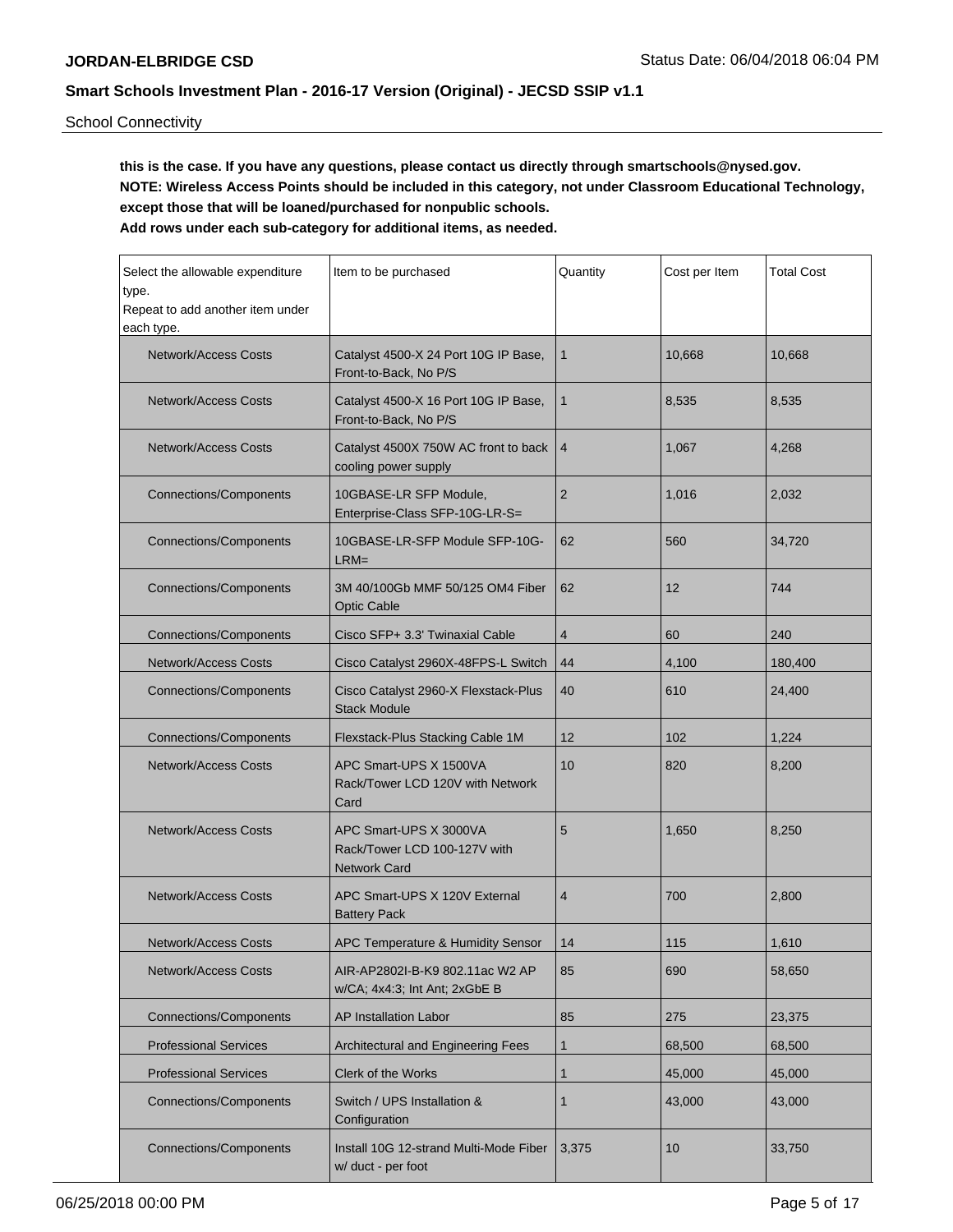School Connectivity

| Select the allowable expenditure<br>type.<br>Repeat to add another item under<br>each type. | Item to be purchased                                                   | Quantity | Cost per Item | <b>Total Cost</b> |
|---------------------------------------------------------------------------------------------|------------------------------------------------------------------------|----------|---------------|-------------------|
| Testing                                                                                     | Testing - Fiber, LC Connections and<br>Patch Panels - per closet       | 14       | 2,886         | 40,404            |
| <b>Connections/Components</b>                                                               | Demolition of existing cable interduct -<br>per 100 feet               | 14       | 589           | 8,246             |
| <b>Connections/Components</b>                                                               | Install Cat6 Data Drop & Access Point<br>Wiring - per connection       | 190      | 450           | 85,500            |
| <b>Connections/Components</b>                                                               | Install grounded receptacles, wiremold,<br>and power poles as required | 50       | 320           | 16,000            |
| <b>Connections/Components</b>                                                               | Demo of existing Cat5 wiring                                           |          | 5,000         | 5,000             |
| <b>Connections/Components</b>                                                               | 24x36 Switch Cabinet @ MS                                              |          | 2,189         | 2,189             |
| <b>Other Costs</b>                                                                          | <b>Construction Contingency</b>                                        |          | 32,085        | 32,085            |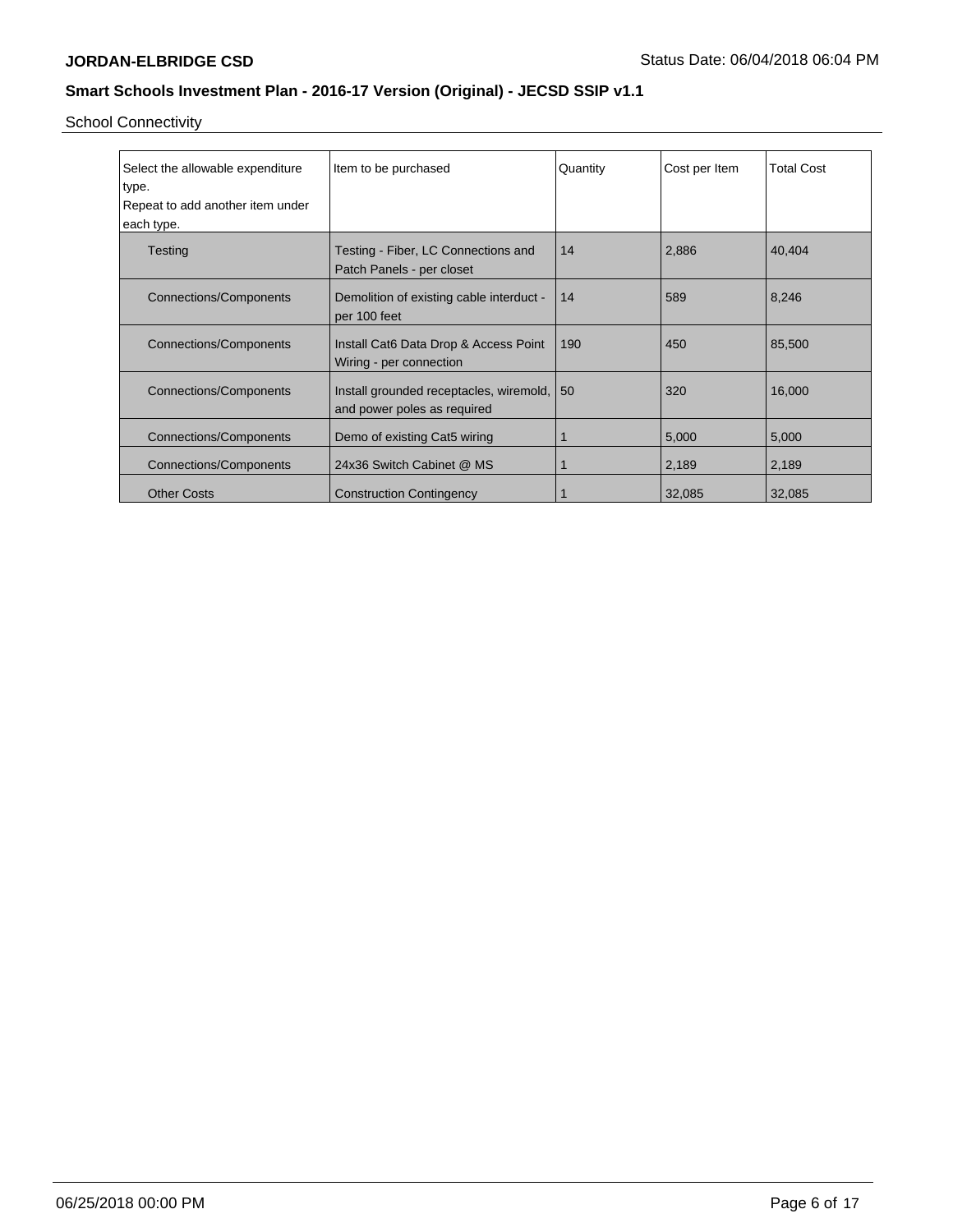Community Connectivity (Broadband and Wireless)

**1. Describe how you intend to use Smart Schools Bond Act funds for high-speed broadband and/or wireless connectivity projects in the community.**

(No Response)

**2. Please describe how the proposed project(s) will promote student achievement and increase student and/or staff access to the Internet in a manner that enhances student learning and/or instruction outside of the school day and/or school building.**

(No Response)

**3. Community connectivity projects must comply with all the necessary local building codes and regulations (building and related permits are not required prior to plan submission).**

 $\Box$  I certify that we will comply with all the necessary local building codes and regulations.

**4. Please describe the physical location of the proposed investment.**

(No Response)

**5. Please provide the initial list of partners participating in the Community Connectivity Broadband Project, along with their Federal Tax Identification (Employer Identification) number.**

| <b>Project Partners</b> | l Federal ID # |
|-------------------------|----------------|
| (No Response)           | (No Response)  |

**6.** If you are submitting an allocation for **Community Connectivity**, complete this table.

**Note that the calculated Total at the bottom of the table must equal the Total allocation for this category that you entered in the SSIP Overview overall budget.**

|                             | Sub-Allocation |
|-----------------------------|----------------|
| Network/Access Costs        | (No Response)  |
| Outside Plant Costs         | (No Response)  |
| <b>Tower Costs</b>          | (No Response)  |
| Customer Premises Equipment | (No Response)  |
| Professional Services       | (No Response)  |
| Testing                     | (No Response)  |
| <b>Other Upfront Costs</b>  | (No Response)  |
| <b>Other Costs</b>          | (No Response)  |
| Totals:                     | 0              |

**7. Please detail the type, quantity, per unit cost and total cost of the eligible items under each sub-category. This is especially important for any expenditures listed under the "Other" category. All expenditures must be capital-bond eligible to be reimbursed through the SSBA. If you have any questions, please contact us directly through smartschools@nysed.gov.**

| Select the allowable expenditure | Item to be purchased | Quantity      | Cost per Item | <b>Total Cost</b> |
|----------------------------------|----------------------|---------------|---------------|-------------------|
| type.                            |                      |               |               |                   |
| Repeat to add another item under |                      |               |               |                   |
| each type.                       |                      |               |               |                   |
| (No Response)                    | (No Response)        | (No Response) | (No Response) | (No Response)     |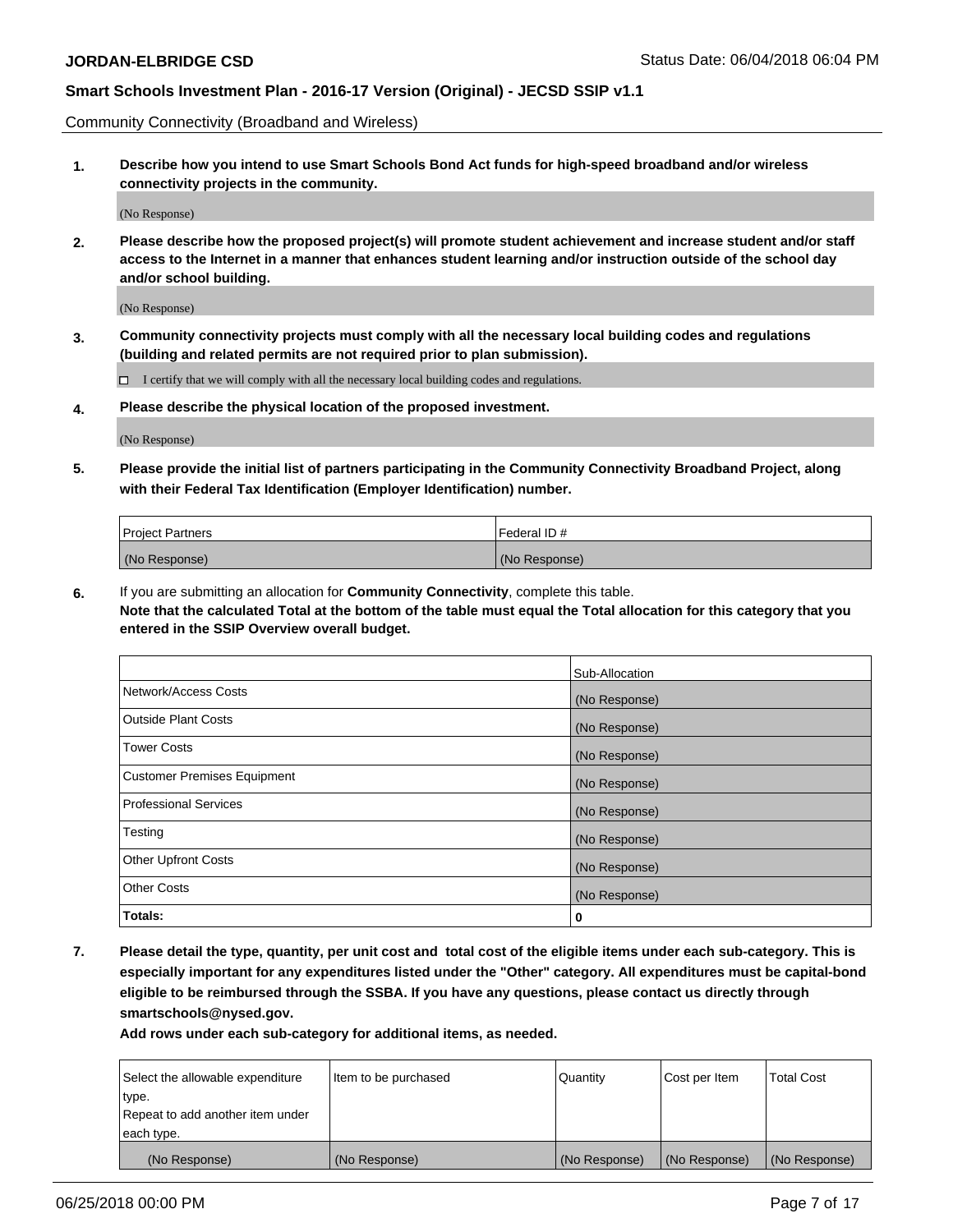#### Classroom Learning Technology

**1. In order for students and faculty to receive the maximum benefit from the technology made available under the Smart Schools Bond Act, their school buildings must possess sufficient connectivity infrastructure to ensure that devices can be used during the school day. Smart Schools Investment Plans must demonstrate that sufficient infrastructure that meets the Federal Communications Commission's 100 Mbps per 1,000 students standard currently exists in the buildings where new devices will be deployed, or is a planned use of a portion of Smart Schools Bond Act funds, or is under development through another funding source. Smart Schools Bond Act funds used for technology infrastructure or classroom technology investments must**

**increase the number of school buildings that meet or exceed the minimum speed standard of 100 Mbps per 1,000 students and staff within 12 months. This standard may be met on either a contracted 24/7 firm service or a "burstable" capability. If the standard is met under the burstable criteria, it must be:**

**1. Specifically codified in a service contract with a provider, and**

**2. Guaranteed to be available to all students and devices as needed, particularly during periods of high demand, such as computer-based testing (CBT) periods.**

**Please describe how your district already meets or is planning to meet this standard within 12 months of plan submission.**

(No Response)

- **1a. If a district believes that it will be impossible to meet this standard within 12 months, it may apply for a waiver of this requirement, as described on the Smart Schools website. The waiver must be filed and approved by SED prior to submitting this survey.**
	- By checking this box, you are certifying that the school district has an approved waiver of this requirement on file with the New York State Education Department.

#### **2.** Connectivity Speed Calculator **(Required)**

|                         | Number of<br>Students | Multiply by<br>100 Kbps | to Convert to<br>Required<br>Speed in Mb | Divide by 1000 Current Speed<br>lin Mb | Expected<br>Speed to be<br><b>Attained Within Required</b><br>12 Months | <b>Expected Date</b><br>When<br>Speed Will be<br>Met |
|-------------------------|-----------------------|-------------------------|------------------------------------------|----------------------------------------|-------------------------------------------------------------------------|------------------------------------------------------|
| <b>Calculated Speed</b> | (No<br>Response)      | (No Response)           | (No<br>Response)                         | (No<br>Response)                       | l (No<br>Response)                                                      | (No<br>Response)                                     |

**3. If the district wishes to have students and staff access the Internet from wireless devices within the school building, or in close proximity to it, it must first ensure that it has a robust Wi-Fi network in place that has sufficient bandwidth to meet user demand.**

**Please describe how you have quantified this demand and how you plan to meet this demand.**

(No Response)

**4. All New York State public school districts are required to complete and submit an Instructional Technology Plan survey to the New York State Education Department in compliance with Section 753 of the Education Law and per Part 100.12 of the Commissioner's Regulations.**

**Districts that include educational technology purchases as part of their Smart Schools Investment Plan must have a submitted and approved Instructional Technology Plan survey on file with the New York State Education Department.**

- $\Box$  By checking this box, you are certifying that the school district has an approved Instructional Technology Plan survey on file with the New York State Education Department.
- **5. Describe the devices you intend to purchase and their compatibility with existing or planned platforms or systems. Specifically address the adequacy of each facility's electrical, HVAC and other infrastructure necessary to install and support the operation of the planned technology.**

(No Response)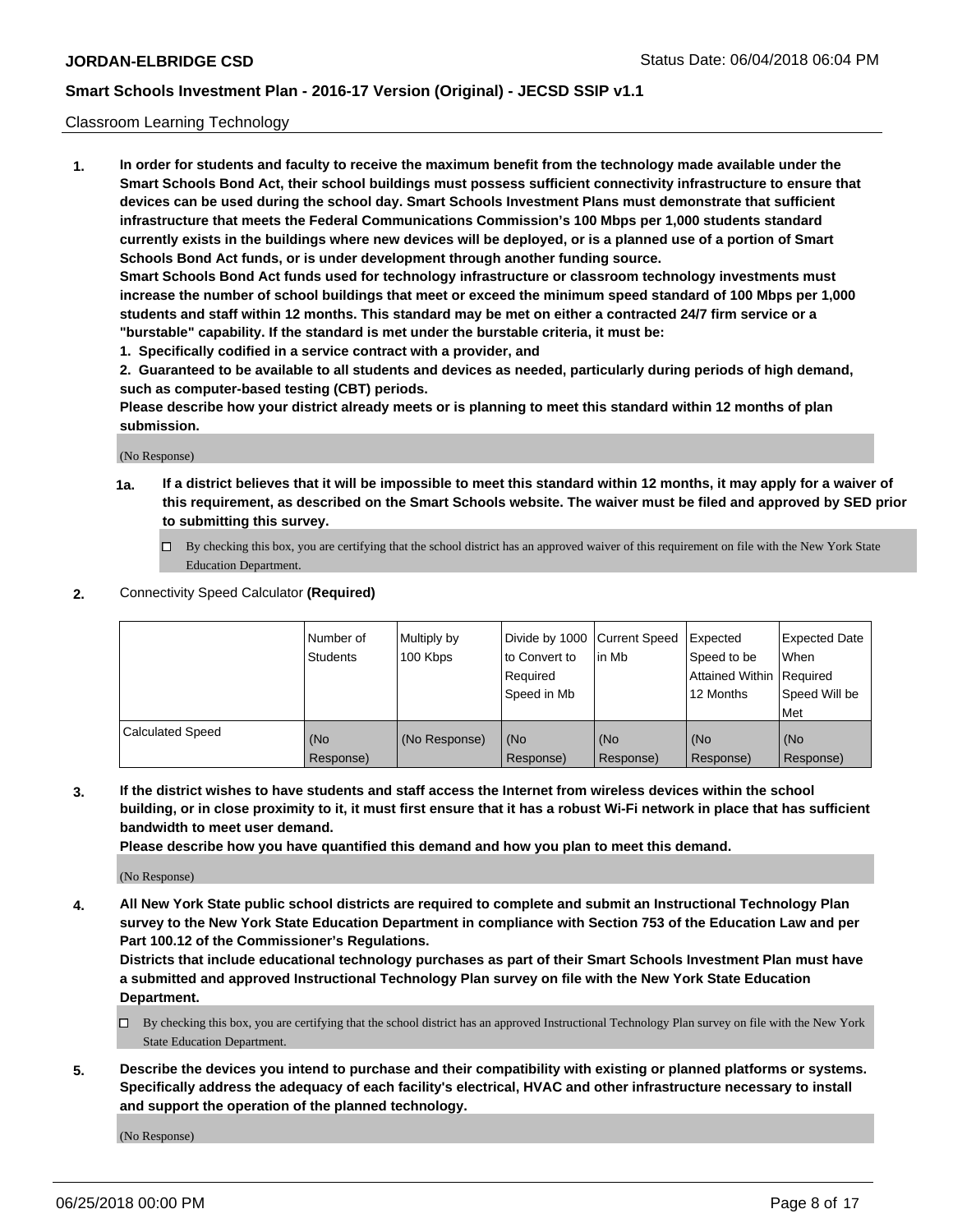### Classroom Learning Technology

- **6. Describe how the proposed technology purchases will:**
	- **> enhance differentiated instruction;**
	- **> expand student learning inside and outside the classroom;**
	- **> benefit students with disabilities and English language learners; and**
	- **> contribute to the reduction of other learning gaps that have been identified within the district.**

**The expectation is that districts will place a priority on addressing the needs of students who struggle to succeed in a rigorous curriculum. Responses in this section should specifically address this concern and align with the district's Instructional Technology Plan (in particular Question 2 of E. Curriculum and Instruction: "Does the district's instructional technology plan address the needs of students with disabilities to ensure equitable access to instruction, materials and assessments?" and Question 3 of the same section: "Does the district's instructional technology plan address the provision of assistive technology specifically for students with disabilities to ensure access to and participation in the general curriculum?"**

(No Response)

**7. Where appropriate, describe how the proposed technology purchases will enhance ongoing communication with parents and other stakeholders and help the district facilitate technology-based regional partnerships, including distance learning and other efforts.**

(No Response)

**8. Describe the district's plan to provide professional development to ensure that administrators, teachers and staff can employ the technology purchased to enhance instruction successfully.**

**Note: This response should be aligned and expanded upon in accordance with your district's response to Question 1 of F. Professional Development of your Instructional Technology Plan: "Please provide a summary of professional development offered to teachers and staff, for the time period covered by this plan, to support technology to enhance teaching and learning. Please include topics, audience and method of delivery within your summary."**

(No Response)

- **9. Districts must contact the SUNY/CUNY teacher preparation program that supplies the largest number of the district's new teachers to request advice on innovative uses and best practices at the intersection of pedagogy and educational technology.**
	- By checking this box, you certify that you have contacted the SUNY/CUNY teacher preparation program that supplies the largest number of your new teachers to request advice on these issues.
	- **9a. Please enter the name of the SUNY or CUNY Institution that you contacted.**

(No Response)

**9b. Enter the primary Institution phone number.**

(No Response)

**9c. Enter the name of the contact person with whom you consulted and/or will be collaborating with on innovative uses of technology and best practices.**

(No Response)

**10. A district whose Smart Schools Investment Plan proposes the purchase of technology devices and other hardware must account for nonpublic schools in the district.**

**Are there nonpublic schools within your school district?**

Yes

 $\square$  No

**11.** Nonpublic Classroom Technology Loan Calculator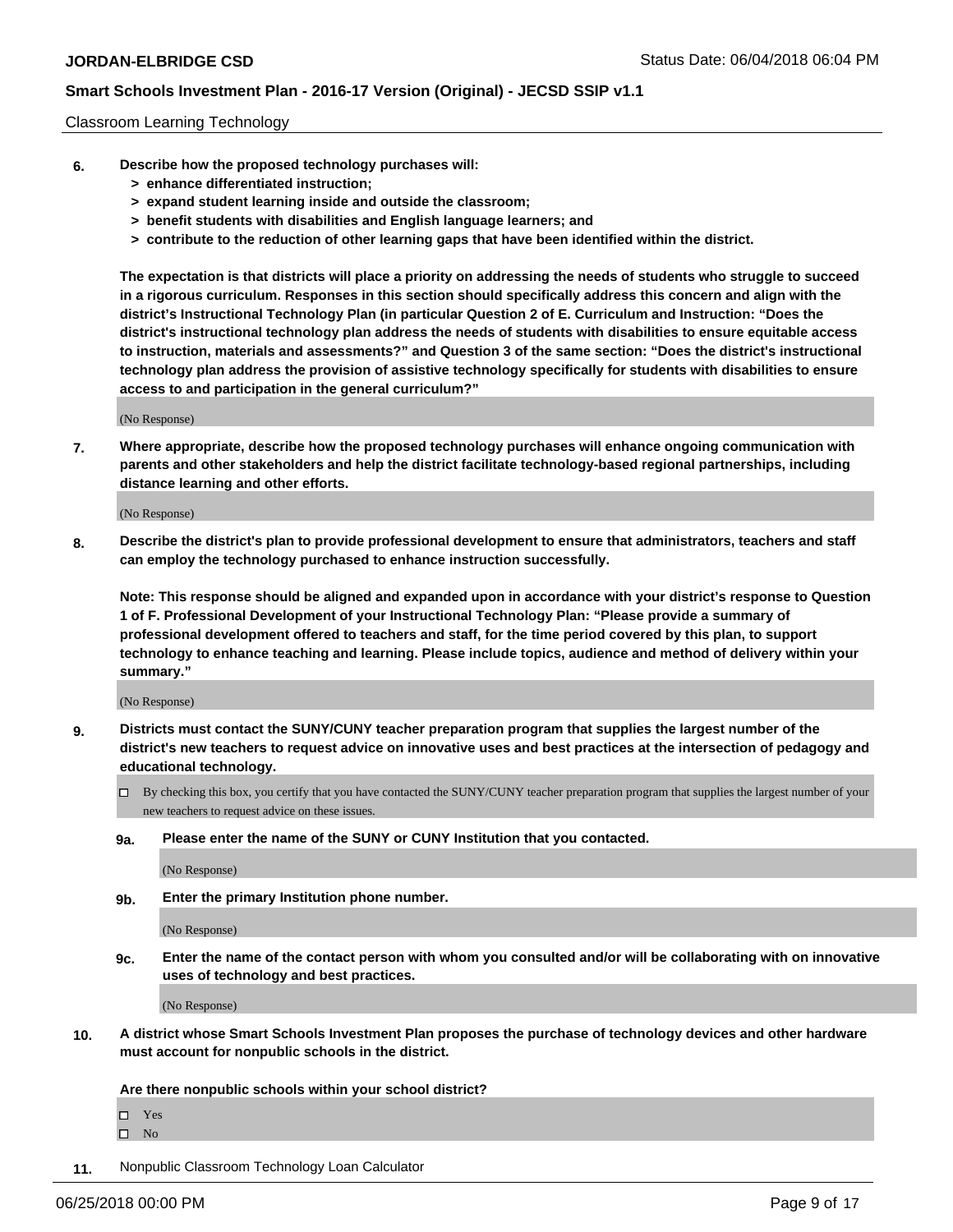### Classroom Learning Technology

The Smart Schools Bond Act provides that any Classroom Learning Technology purchases made using Smart Schools funds shall be lent, upon request, to nonpublic schools in the district. However, no school district shall be required to loan technology in amounts greater than the total obtained and spent on technology pursuant to the Smart Schools Bond Act and the value of such loan may not exceed the total of \$250 multiplied by the nonpublic school enrollment in the base year at the time of enactment.

See: http://www.p12.nysed.gov/mgtserv/smart\_schools/docs/Smart\_Schools\_Bond\_Act\_Guidance\_04.27.15\_Final.pdf.

|                                       | 1. Classroom<br>Technology<br>Sub-allocation | 2. Public<br>l Enrollment<br>$(2014-15)$ | l 3. Nonpublic<br>l Enrollment<br>$(2014 - 15)$ | l 4. Sum of<br>Public and<br>Nonpublic<br>Enrollment | 15. Total Per<br>Pupil Sub-<br>lallocation                                                    | l 6. Total<br>Nonpublic Loan<br>Amount |
|---------------------------------------|----------------------------------------------|------------------------------------------|-------------------------------------------------|------------------------------------------------------|-----------------------------------------------------------------------------------------------|----------------------------------------|
| Calculated Nonpublic Loan<br>l Amount |                                              |                                          |                                                 |                                                      | (No Response)   (No Response)   (No Response)   (No Response)   (No Response)   (No Response) |                                        |

**12. To ensure the sustainability of technology purchases made with Smart Schools funds, districts must demonstrate a long-term plan to maintain and replace technology purchases supported by Smart Schools Bond Act funds. This sustainability plan shall demonstrate a district's capacity to support recurring costs of use that are ineligible for Smart Schools Bond Act funding such as device maintenance, technical support, Internet and wireless fees, maintenance of hotspots, staff professional development, building maintenance and the replacement of incidental items. Further, such a sustainability plan shall include a long-term plan for the replacement of purchased devices and equipment at the end of their useful life with other funding sources.**

 $\Box$  By checking this box, you certify that the district has a sustainability plan as described above.

**13. Districts must ensure that devices purchased with Smart Schools Bond funds will be distributed, prepared for use, maintained and supported appropriately. Districts must maintain detailed device inventories in accordance with generally accepted accounting principles.**

By checking this box, you certify that the district has a distribution and inventory management plan and system in place.

**14.** If you are submitting an allocation for **Classroom Learning Technology** complete this table. **Note that the calculated Total at the bottom of the table must equal the Total allocation for this category that you entered in the SSIP Overview overall budget.**

|                          | Sub-Allocation |
|--------------------------|----------------|
| Interactive Whiteboards  | (No Response)  |
| <b>Computer Servers</b>  | (No Response)  |
| <b>Desktop Computers</b> | (No Response)  |
| <b>Laptop Computers</b>  | (No Response)  |
| <b>Tablet Computers</b>  | (No Response)  |
| <b>Other Costs</b>       | (No Response)  |
| Totals:                  | 0              |

**15. Please detail the type, quantity, per unit cost and total cost of the eligible items under each sub-category. This is especially important for any expenditures listed under the "Other" category. All expenditures must be capital-bond eligible to be reimbursed through the SSBA. If you have any questions, please contact us directly through smartschools@nysed.gov.**

**Please specify in the "Item to be Purchased" field which specific expenditures and items are planned to meet the district's nonpublic loan requirement, if applicable.**

**NOTE: Wireless Access Points that will be loaned/purchased for nonpublic schools should ONLY be included in this category, not under School Connectivity, where public school districts would list them. Add rows under each sub-category for additional items, as needed.**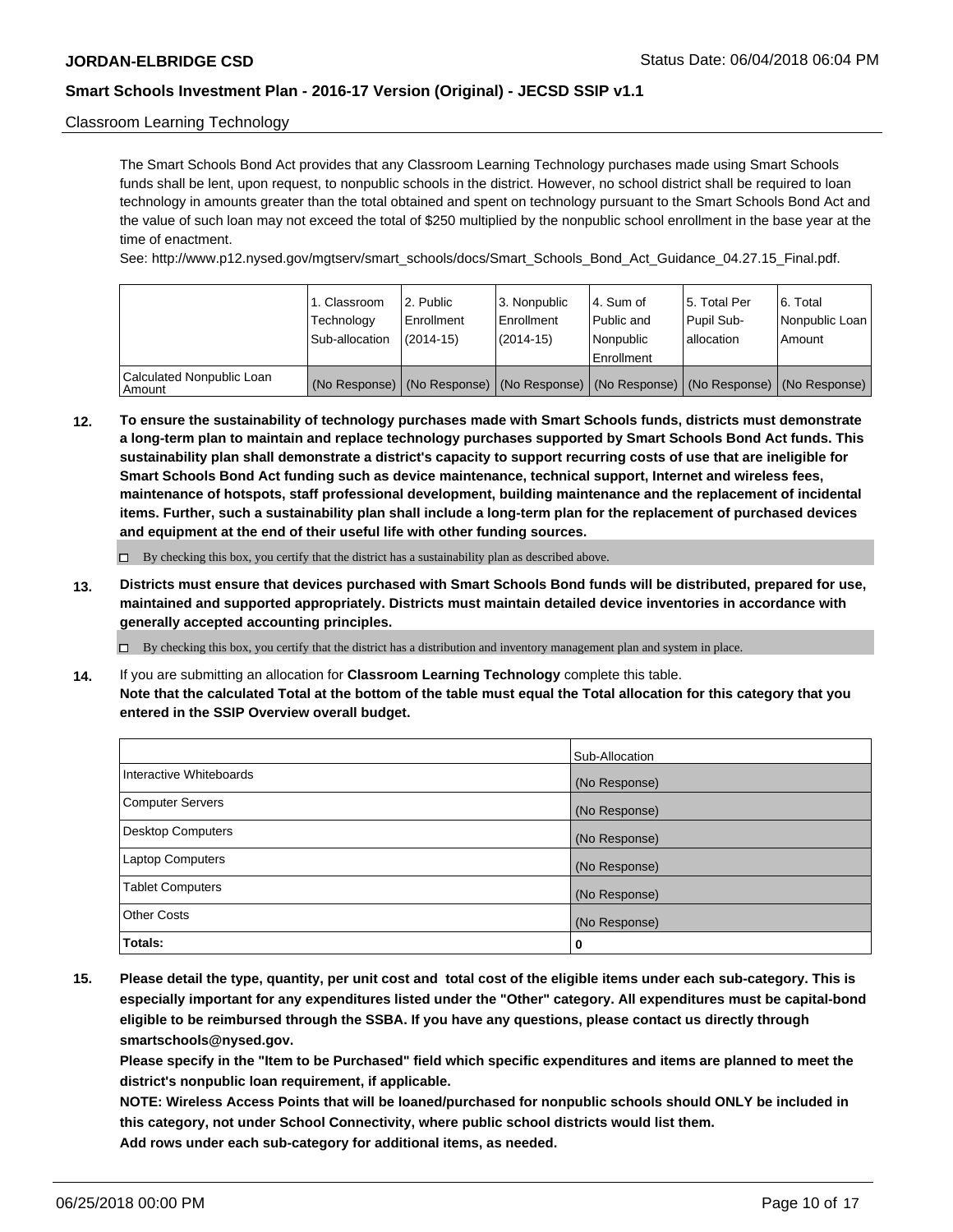Classroom Learning Technology

| Select the allowable expenditure | Item to be Purchased | Quantity      | Cost per Item | <b>Total Cost</b> |
|----------------------------------|----------------------|---------------|---------------|-------------------|
| type.                            |                      |               |               |                   |
| Repeat to add another item under |                      |               |               |                   |
| each type.                       |                      |               |               |                   |
| (No Response)                    | (No Response)        | (No Response) | (No Response) | (No Response)     |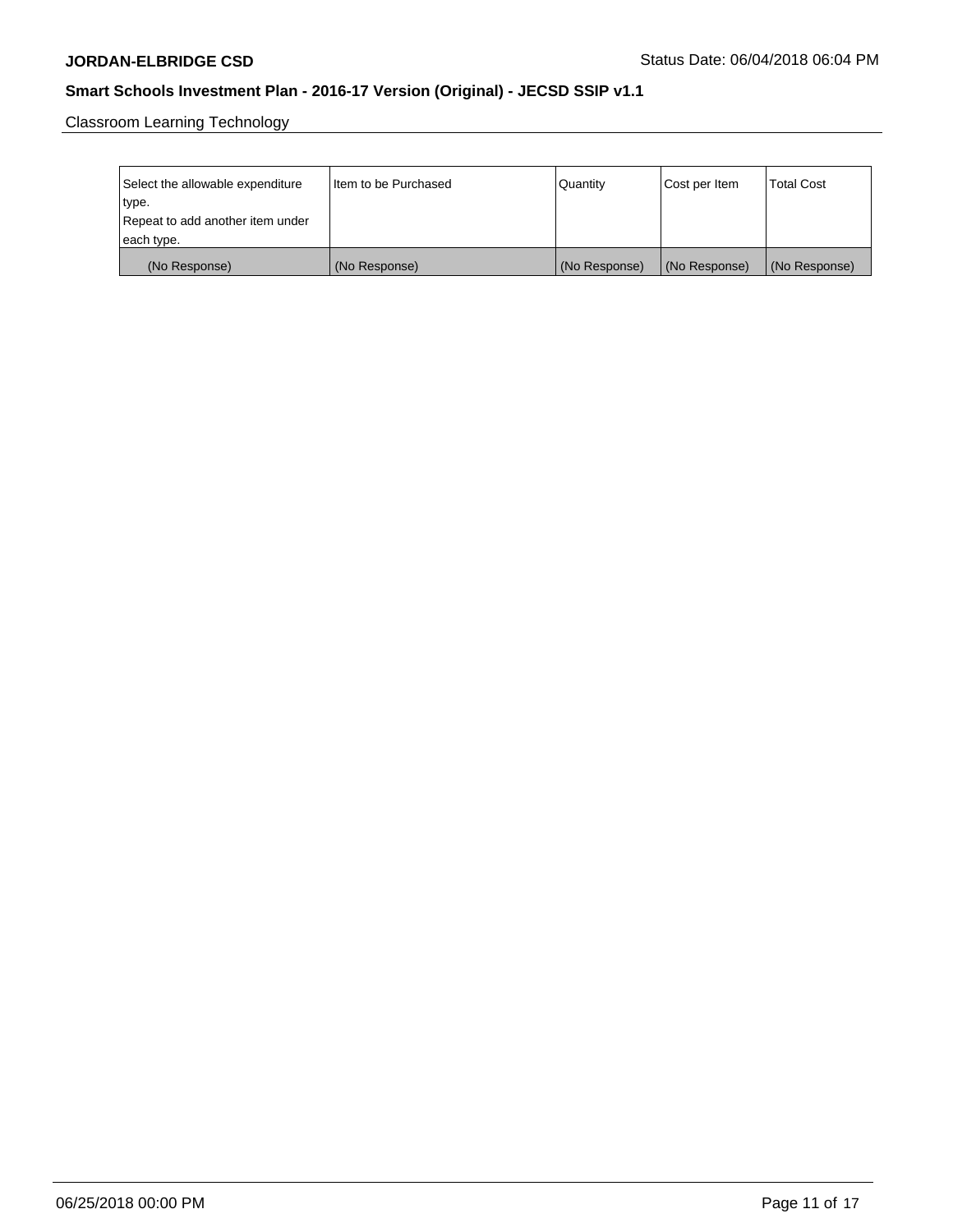#### Pre-Kindergarten Classrooms

**1. Provide information regarding how and where the district is currently serving pre-kindergarten students and justify the need for additional space with enrollment projections over 3 years.**

(No Response)

- **2. Describe the district's plan to construct, enhance or modernize education facilities to accommodate prekindergarten programs. Such plans must include:**
	- **Specific descriptions of what the district intends to do to each space;**
	- **An affirmation that pre-kindergarten classrooms will contain a minimum of 900 square feet per classroom;**
	- **The number of classrooms involved;**
	- **The approximate construction costs per classroom; and**
	- **Confirmation that the space is district-owned or has a long-term lease that exceeds the probable useful life of the improvements.**

(No Response)

**3. Smart Schools Bond Act funds may only be used for capital construction costs. Describe the type and amount of additional funds that will be required to support ineligible ongoing costs (e.g. instruction, supplies) associated with any additional pre-kindergarten classrooms that the district plans to add.**

(No Response)

**4. All plans and specifications for the erection, repair, enlargement or remodeling of school buildings in any public school district in the State must be reviewed and approved by the Commissioner. Districts that plan capital projects using their Smart Schools Bond Act funds will undergo a Preliminary Review Process by the Office of Facilities Planning.**

**Please indicate on a separate row each project number given to you by the Office of Facilities Planning.**

| Project Number |  |
|----------------|--|
| (No Response)  |  |
|                |  |

**5.** If you have made an allocation for **Pre-Kindergarten Classrooms,** complete this table.

**Note that the calculated Total at the bottom of the table must equal the Total allocation for this category that you entered in the SSIP Overview overall budget.**

|                                          | Sub-Allocation |
|------------------------------------------|----------------|
| Construct Pre-K Classrooms               | (No Response)  |
| Enhance/Modernize Educational Facilities | (No Response)  |
| <b>Other Costs</b>                       | (No Response)  |
| Totals:                                  | 0              |

**6. Please detail the type, quantity, per unit cost and total cost of the eligible items under each sub-category. This is especially important for any expenditures listed under the "Other" category. All expenditures must be capital-bond eligible to be reimbursed through the SSBA. If you have any questions, please contact us directly through smartschools@nysed.gov.**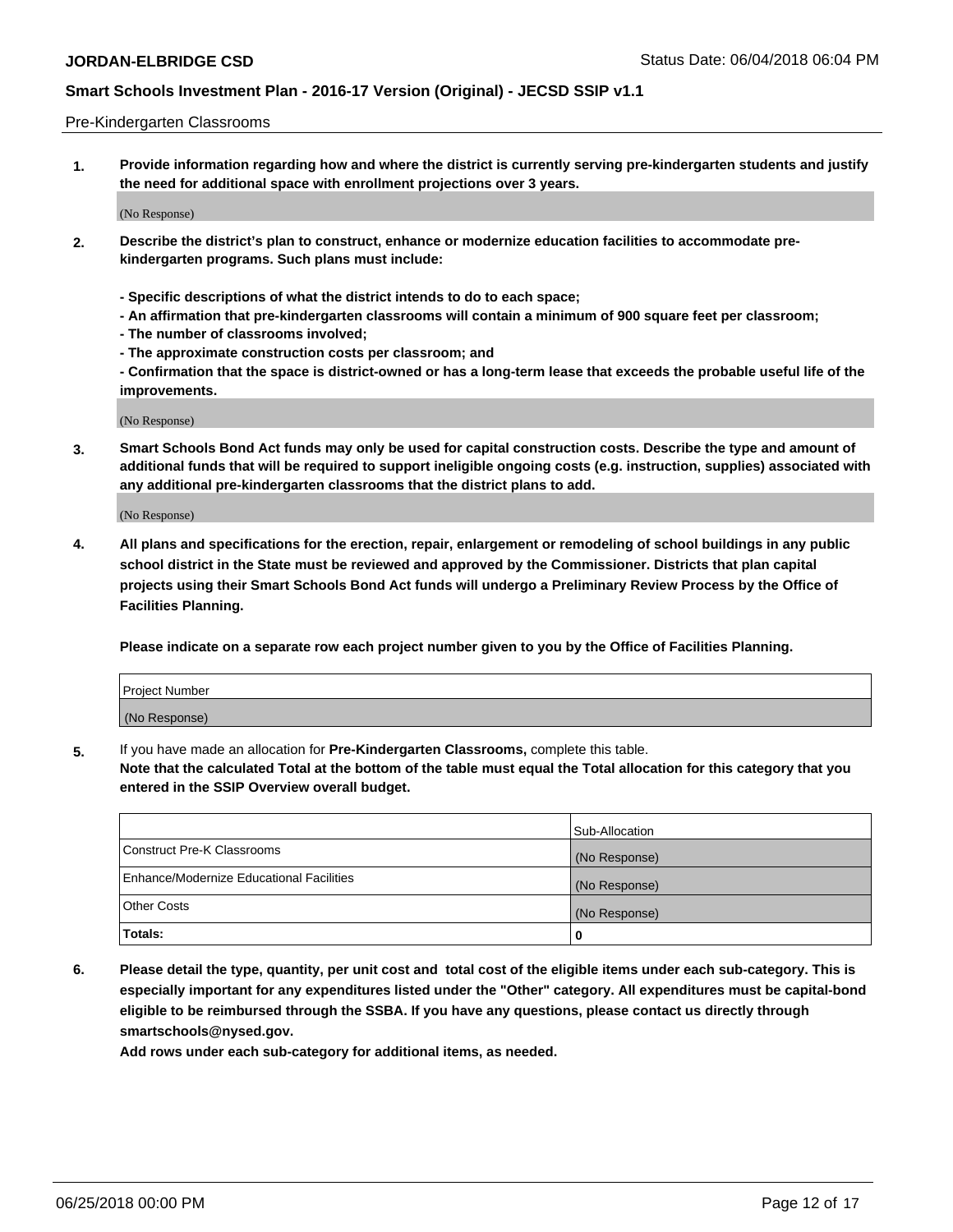Pre-Kindergarten Classrooms

| Select the allowable expenditure | Item to be purchased | Quantity      | Cost per Item | <b>Total Cost</b> |
|----------------------------------|----------------------|---------------|---------------|-------------------|
| type.                            |                      |               |               |                   |
| Repeat to add another item under |                      |               |               |                   |
| each type.                       |                      |               |               |                   |
| (No Response)                    | (No Response)        | (No Response) | (No Response) | (No Response)     |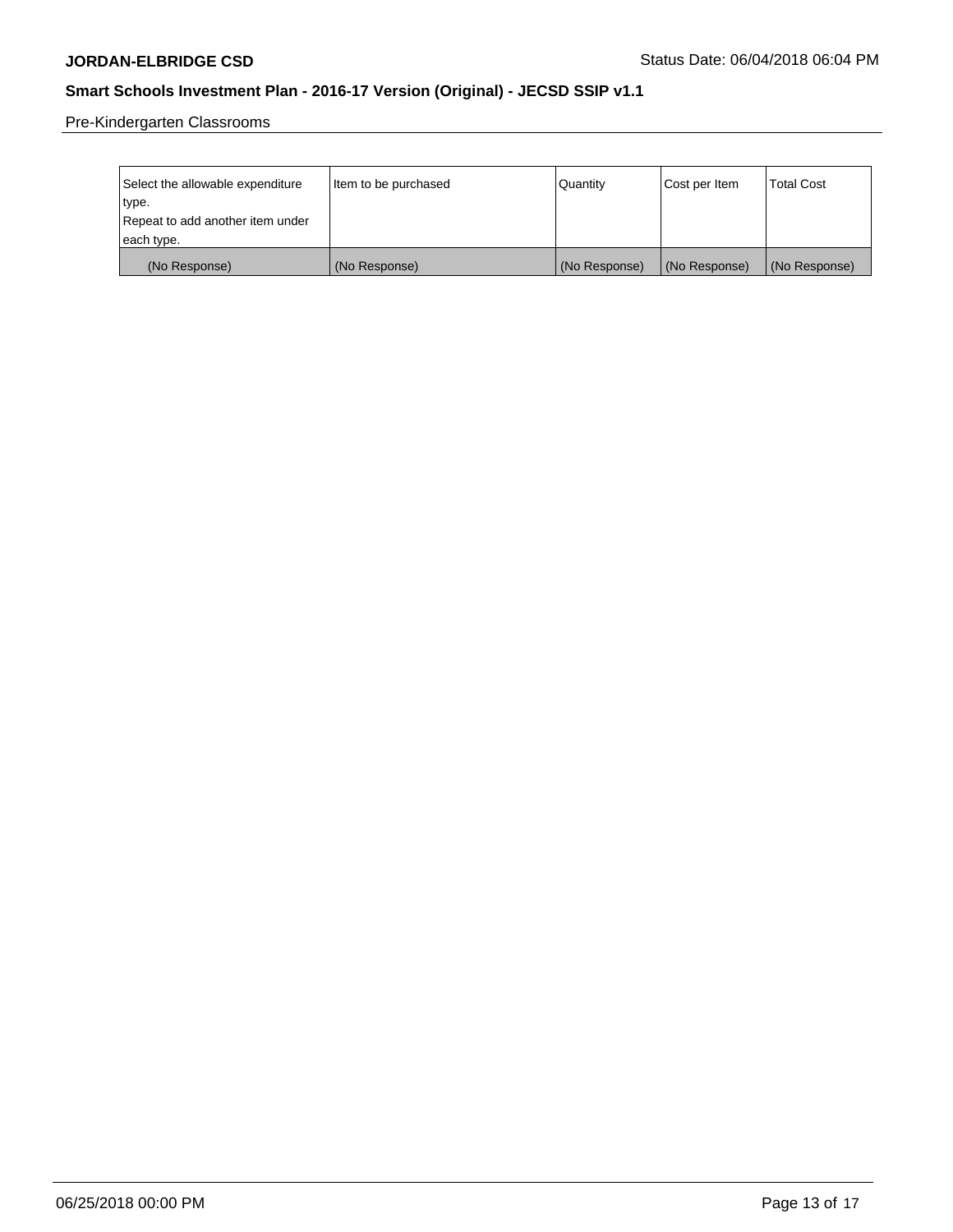Replace Transportable Classrooms

**1. Describe the district's plan to construct, enhance or modernize education facilities to provide high-quality instructional space by replacing transportable classrooms.**

(No Response)

**2. All plans and specifications for the erection, repair, enlargement or remodeling of school buildings in any public school district in the State must be reviewed and approved by the Commissioner. Districts that plan capital projects using their Smart Schools Bond Act funds will undergo a Preliminary Review Process by the Office of Facilities Planning.**

**Please indicate on a separate row each project number given to you by the Office of Facilities Planning.**

| Project Number |  |
|----------------|--|
|                |  |
| (No Response)  |  |

**3. For large projects that seek to blend Smart Schools Bond Act dollars with other funds, please note that Smart Schools Bond Act funds can be allocated on a pro rata basis depending on the number of new classrooms built that directly replace transportable classroom units.**

**If a district seeks to blend Smart Schools Bond Act dollars with other funds describe below what other funds are being used and what portion of the money will be Smart Schools Bond Act funds.**

(No Response)

**4.** If you have made an allocation for **Replace Transportable Classrooms**, complete this table. **Note that the calculated Total at the bottom of the table must equal the Total allocation for this category that you entered in the SSIP Overview overall budget.**

|                                                | Sub-Allocation |
|------------------------------------------------|----------------|
| Construct New Instructional Space              | (No Response)  |
| Enhance/Modernize Existing Instructional Space | (No Response)  |
| Other Costs                                    | (No Response)  |
| Totals:                                        | 0              |

**5. Please detail the type, quantity, per unit cost and total cost of the eligible items under each sub-category. This is especially important for any expenditures listed under the "Other" category. All expenditures must be capital-bond eligible to be reimbursed through the SSBA. If you have any questions, please contact us directly through smartschools@nysed.gov.**

| Select the allowable expenditure | Item to be purchased | <b>Quantity</b> | Cost per Item | <b>Total Cost</b> |
|----------------------------------|----------------------|-----------------|---------------|-------------------|
| type.                            |                      |                 |               |                   |
| Repeat to add another item under |                      |                 |               |                   |
| each type.                       |                      |                 |               |                   |
| (No Response)                    | (No Response)        | (No Response)   | (No Response) | (No Response)     |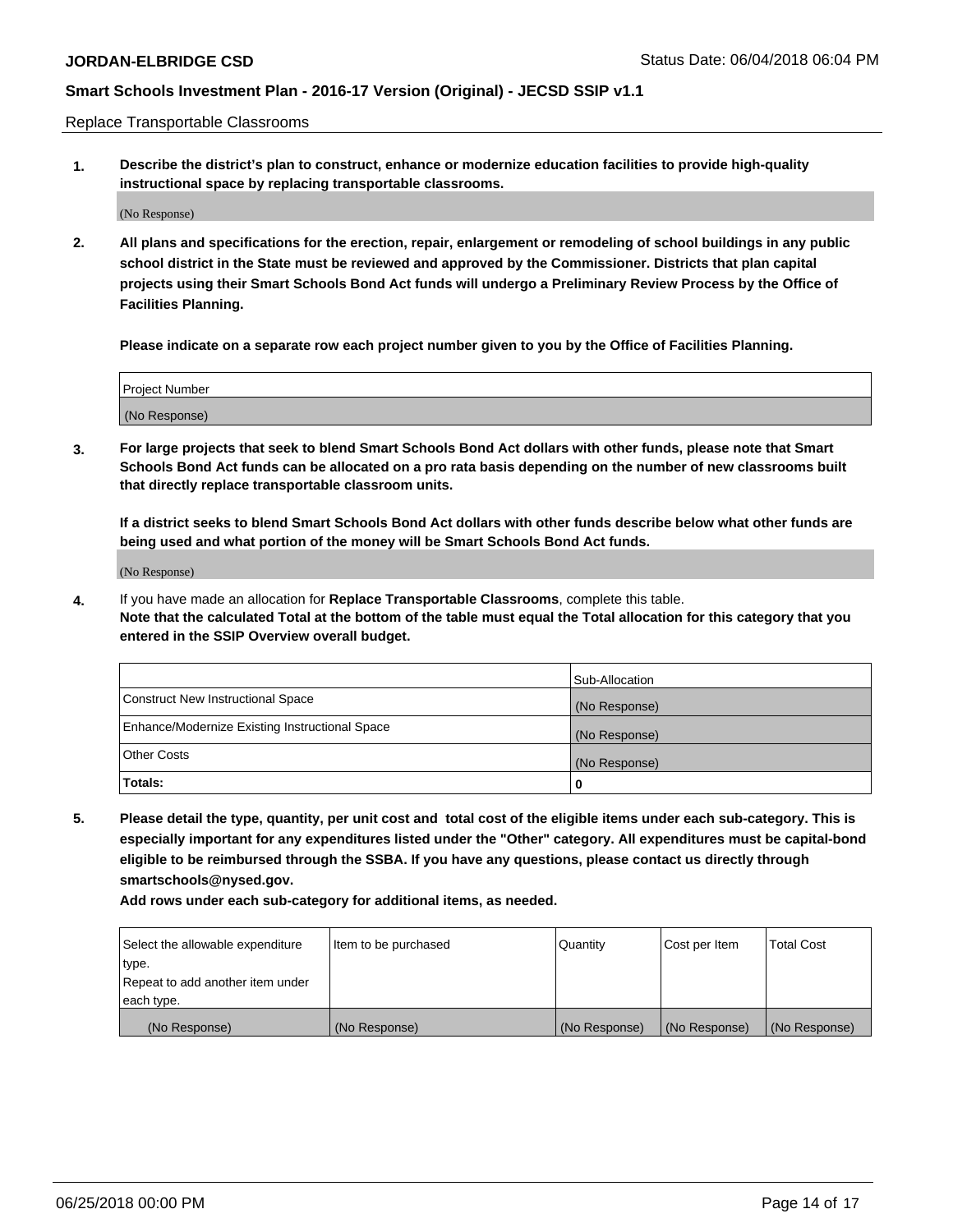High-Tech Security Features

**1. Describe how you intend to use Smart Schools Bond Act funds to install high-tech security features in school buildings and on school campuses.**

Install five (5) HD Network Video Servers to provide recorded video storage for existing plus future internal and external security cameras. Install three (3) exterior camera housings with associated cabling and accessories at "high incident areas" at each building to test the qualities of different cameras for future purchases and replacements.

**2. All plans and specifications for the erection, repair, enlargement or remodeling of school buildings in any public school district in the State must be reviewed and approved by the Commissioner. Districts that plan capital projects using their Smart Schools Bond Act funds will undergo a Preliminary Review Process by the Office of Facilities Planning.** 

**Please indicate on a separate row each project number given to you by the Office of Facilities Planning.**

Project Number 42-05-01-06-7-999-001

- **3. Was your project deemed eligible for streamlined Review?**
	- Yes
	- $\boxtimes$  No
- **4. Include the name and license number of the architect or engineer of record.**

| Name         | License Number |
|--------------|----------------|
| James Oliver | 13795          |

**5.** If you have made an allocation for **High-Tech Security Features**, complete this table. **Note that the calculated Total at the bottom of the table must equal the Total allocation for this category that you entered in the SSIP Overview overall budget.**

|                                                      | Sub-Allocation |
|------------------------------------------------------|----------------|
| Capital-Intensive Security Project (Standard Review) | l 0            |
| <b>Electronic Security System</b>                    | 80,503         |
| <b>Entry Control System</b>                          | (No Response)  |
| Approved Door Hardening Project                      | (No Response)  |
| <b>Other Costs</b>                                   | 8,344          |
| Totals:                                              | 88,847         |

**6. Please detail the type, quantity, per unit cost and total cost of the eligible items under each sub-category. This is especially important for any expenditures listed under the "Other" category. All expenditures must be capital-bond eligible to be reimbursed through the SSBA. If you have any questions, please contact us directly through smartschools@nysed.gov.**

| Select the allowable expenditure<br>type.<br>Repeat to add another item under<br>each type. | Item to be purchased                                               | Quantity | Cost per Item | <b>Total Cost</b> |
|---------------------------------------------------------------------------------------------|--------------------------------------------------------------------|----------|---------------|-------------------|
| <b>Electronic Security System</b>                                                           | Day Automation: Network Video<br>Server, 2U Rack Mount, 54 TB, and | 5.00     | 13.245        | 66.225            |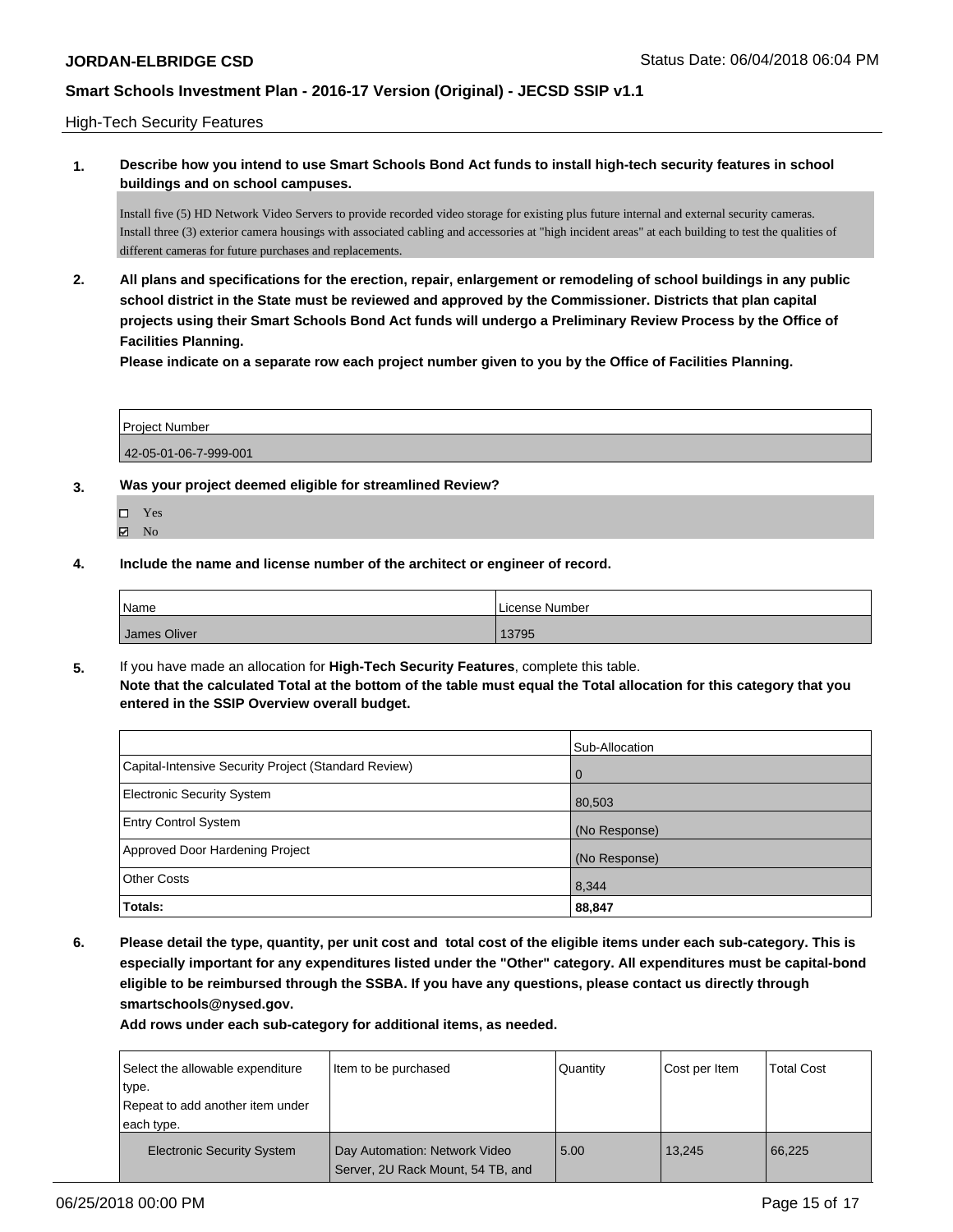High-Tech Security Features

| Select the allowable expenditure<br>type.<br>Repeat to add another item under<br>each type. | Item to be purchased                                                                                                                                                           | Quantity | Cost per Item | <b>Total Cost</b> |
|---------------------------------------------------------------------------------------------|--------------------------------------------------------------------------------------------------------------------------------------------------------------------------------|----------|---------------|-------------------|
|                                                                                             | Academic Licensing,                                                                                                                                                            |          |               |                   |
| <b>Electronic Security System</b>                                                           | Avigilon: Network Card DP 10G-SFP+                                                                                                                                             | 5.00     | 699           | 3,495             |
| <b>Electronic Security System</b>                                                           | Avigilon: Add-On Analytics Kit for<br>Appearance Search                                                                                                                        | 5.00     | 878           | 4,390             |
| <b>Electronic Security System</b>                                                           | Day Automation: Exterior IP Camera<br><b>Termination Kit</b>                                                                                                                   | 3.00     | 100           | 300               |
| <b>Electronic Security System</b>                                                           | Avigilon: Single port Gigabit 802.3at<br>PoE Plus injector, Class 4 - NA power<br>cord                                                                                         | 3.00     | 68            | 204               |
| <b>Electronic Security System</b>                                                           | Avigilon: Reinforcing wall mount<br>adapter for ES-HD-HWS-SM, ES-HD-<br>HWS, ES-HD-CWS, ES-HD-HWS-LG<br>& ES-HD-CWS-LG                                                         | 3.00     | 36            | 108               |
| <b>Electronic Security System</b>                                                           | Avigilon: Optional PoE+ power<br>module, Powers full camera enclosure<br>features & camera with a single<br>Ethernet connection                                                | 3.00     | 211           | 633               |
| <b>Electronic Security System</b>                                                           | Avigilon: Large Format Enclosure for<br>HD IP Pro Cameras with<br>12VDC/24VAC Heater, Wall Bracket<br>and Sunshield, Max combined camera<br>and lens length is 12.8" (32.5 cm) | 3.00     | 372           | 1,116             |
| <b>Electronic Security System</b>                                                           | Installation                                                                                                                                                                   | 1.00     | 4,032         | 4,032             |
| <b>Other Costs</b>                                                                          | <b>Professional Services for</b><br>Engineering/Programming/Proj<br>Management/Checkout                                                                                        | 1.00     | 8,344         | 8,344             |